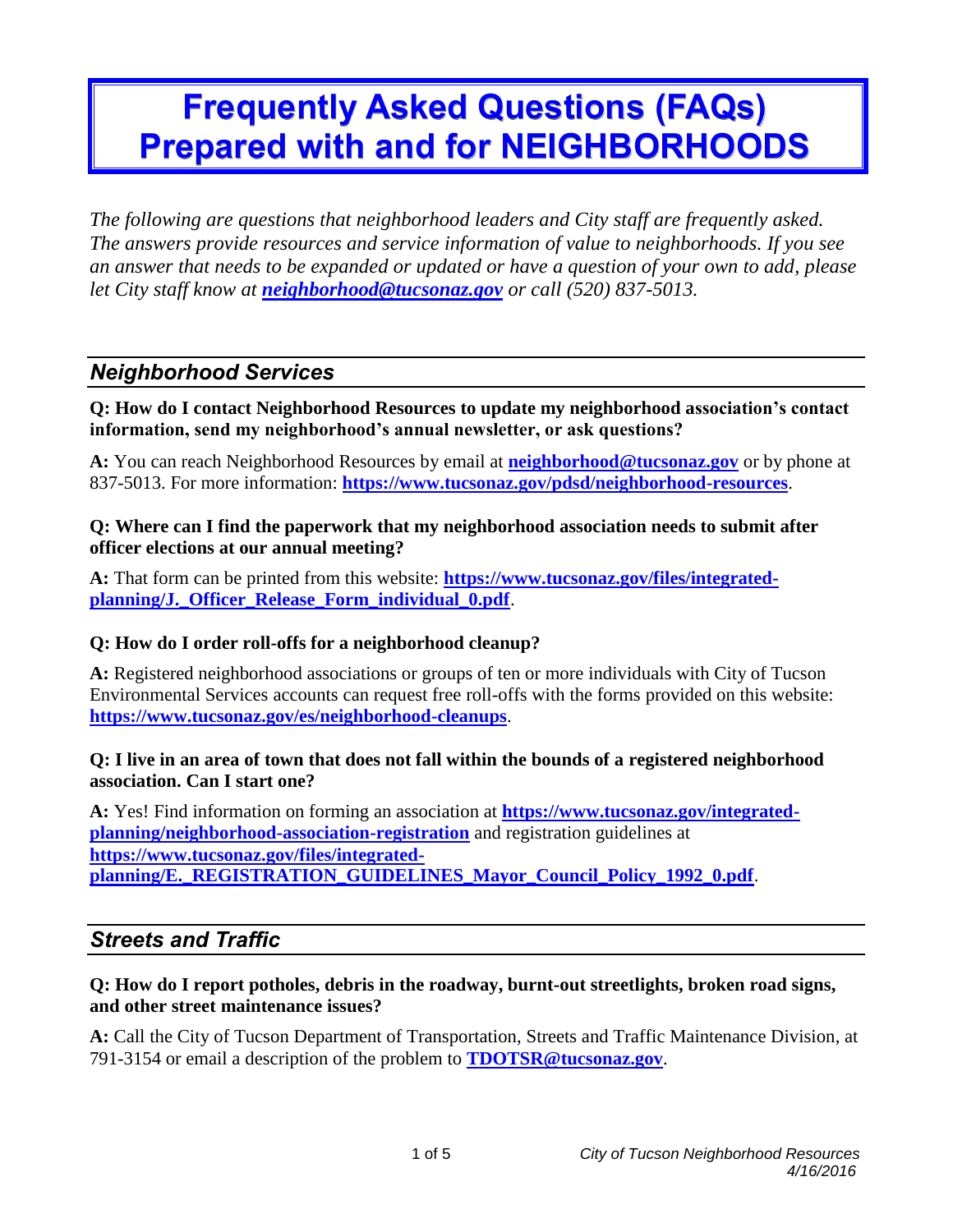# *Crime*

#### **Q: Who do I contact to start a Neighborhood Watch group?**

**A:** Each of the Tucson Police Department's Operations Divisions has a different Neighborhood Watch coordinator. Find contact information for yours – along with other crime prevention information – on this website: **<https://www.tucsonaz.gov/police/neighborhood-watch>**.

#### **Q: Can I view recent police activity in my neighborhood?**

**A:** The Neighborhood Support Network (NSN) offers listings of recent police incidents, which are organized by neighborhood and updated most days. To view these NSN listings go to: **<http://neighsupport.net/topics-2/crime-and-disorder/police-incident-listings/>**. Alternatively, you can view a city-wide map of recent police activity at **<https://www.crimereports.com/>**.

#### **Q: How do I file a police report?**

**A:** You can report *nonemergency crimes* – that is, those that have already taken place or those with no evidence – online at **<https://www.tucsonaz.gov/apps/crime-reporting/>**. Alternatively, call the Tucson Police Department's nonemergency line at 791-4444.

*For all emergencies and crimes-in-progress*, please call 911.

#### **Q: How do I report a loud party or unruly gathering?**

**A:** Call 911. The police can respond to unruly gatherings – that is, those gatherings characterized by excessive noise or traffic, obstruction of streets, fighting, or serving alcohol to minors – with a "red tag." Learn more at **[https://www.tucsonaz.gov/files/ward3/Unruly\\_Gathering\\_June\\_2014.pdf](https://www.tucsonaz.gov/files/ward3/Unruly_Gathering_June_2014.pdf)**.

#### **Q: Some University of Arizona (UA) students are not being good neighbors. What can I do?**

**A:** If the individuals are engaging in illegal activities, please call 911. Beyond that, the UA Dean of Students Office offers the following resources for neighborhoods:

- Call the 24-hour Neighborhood Hotline with concerns or questions involving UA student neighbors at (520) 282-3649.
- Email the Dean of Students Office at **[DOS-deanofstudents@email.arizona.edu](mailto:DOS-deanofstudents@email.arizona.edu)**.
- If behavioral issues have arisen in off-campus housing, you can report them to the Dean of Students Office online if you know the name of the student or students. See this website to read the UA Student Code of Conduct and find the online reporting form: **<https://deanofstudents.arizona.edu/accountability/faculty/student-accountability>**.

# *Code Violations and Nuisances*

#### **Q: How do I report graffiti?**

**A:** Call 792-CITY (2489), fill out an online report by going to **<https://www.tucsonaz.gov/tdot/graffiti-removal-report>**, or download the MyTucson app on your smart phone. It does not matter who owns the tagged property; the Tucson Department of

Transportation will sort the reports and alert the owner.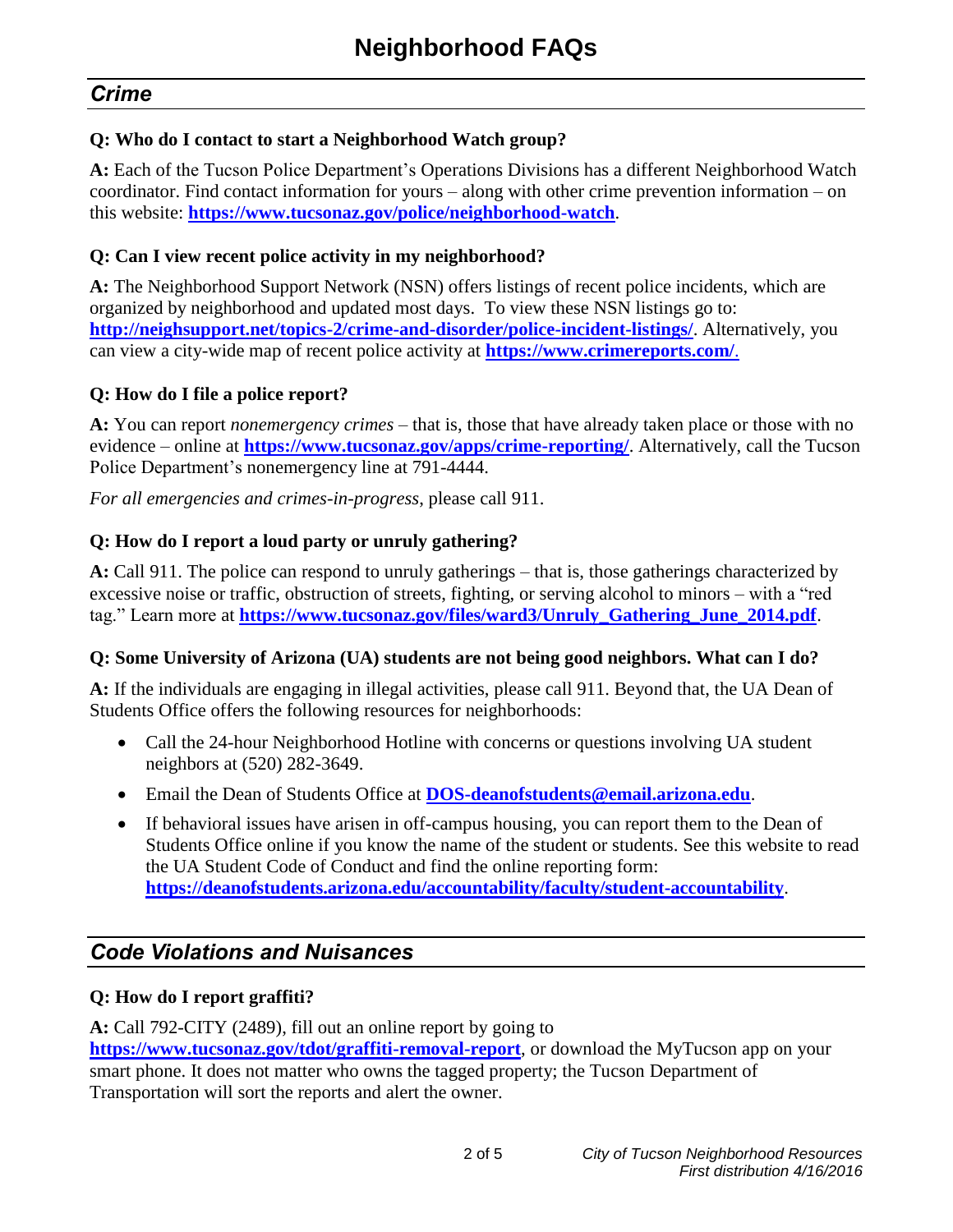# **Neighborhood FAQs**

#### **Q: What are some common code violations and how do I report them?**

**A:** Common code violations include accumulated junk, litter, or debris; inoperable motor vehicles that are improperly stored; overgrown grass or weeds; old furniture or mattresses on the curb or right-ofway; construction without permits; and unsafe housing or building conditions. See also **[https://www.tucsonaz.gov/files/pdsd/Code-Enforcement/Code\\_Enforcement\\_Brochure.pdf](https://www.tucsonaz.gov/files/pdsd/Code-Enforcement/Code_Enforcement_Brochure.pdf)**.

You can report code violations online at **[https://www.tucsonaz.gov/pdsd/code-enforcement](https://www.tucsonaz.gov/pdsd/code-enforcement-violation-report)[violation-report](https://www.tucsonaz.gov/pdsd/code-enforcement-violation-report)** or by phone (791-5843).

The Neighborhood Support Network offers listings of recent reports of code violations, updated most days and organized by neighborhood; go to **[http://neighsupport.net/topics-2/crime-and](http://neighsupport.net/topics-2/crime-and-disorder/code-violation-listings/)[disorder/code-violation-listings/](http://neighsupport.net/topics-2/crime-and-disorder/code-violation-listings/)**.

When a code violation results in a citation, the Neighborhood Support Network's listing of City Court events may be of assistance in learning when neighbors can appear as interested parties. Go to: **<http://neighsupport.net/topics-2/crime-and-disorder/city-court-upcoming-events/>**.

#### **Q: How does the code enforcement process work?**

**A:** See this document for an overview of the City's code enforcement process: **[https://www.tucsonaz.gov/files/pdsd/Code-Enforcement/Code\\_Enforcement\\_Information.pdf](https://www.tucsonaz.gov/files/pdsd/Code-Enforcement/Code_Enforcement_Information.pdf)**.

# **Q: A neighbor moved out and left unwanted furniture on the curb. What should I do?**

**A:** For orphan trash (couches, chairs, etc. at the curb), it is best to call City of Tucson Environmental Services (ES) first at 791-3175. ES will do what it can to remedy the situation. If for some reason ES cannot find a remedy, ES will turn the problem over to City Code Enforcement.

# **Q: Who can I call to have an abandoned shopping cart removed?**

**A:** Call 792-CITY (2489) to report the location of the shopping cart, or download and use the **[MyWaste smart phone app](http://www.my-waste.mobi/AZ-Tucson/)**.

# **Q: How can I report a broken or graffiti-marked garbage or recycling container?**

**A:** Call the City of Tucson Environmental Service (ES) customer service line (791-3171). This phone number is also printed on every ES container.

# **Q: Who should I call if I find a stray pet?**

**A:** Stray animals fall within Pima County's jurisdiction. Call the Pima Animal Care Center at 724-5900 for assistance. For more information, go to: **[http://webcms.pima.gov/community/animal\\_care/reporting\\_complaints/loose\\_animals/](http://webcms.pima.gov/community/animal_care/reporting_complaints/loose_animals/)**.

# **Q: Who do I contact with animal noise complaints?**

**A:** If you suspect animal cruelty, please contact the Pima County Animal Care Center (724-5900). If no animal neglect or cruelty is involved, you can report the noise to the Tucson Police Department, or register a complaint with the Pima Animal Care Center. See this website for more information: **[http://webcms.pima.gov/community/animal\\_care/reporting\\_complaints/animal\\_noise\\_complaints/](http://webcms.pima.gov/community/animal_care/reporting_complaints/animal_noise_complaints/)**.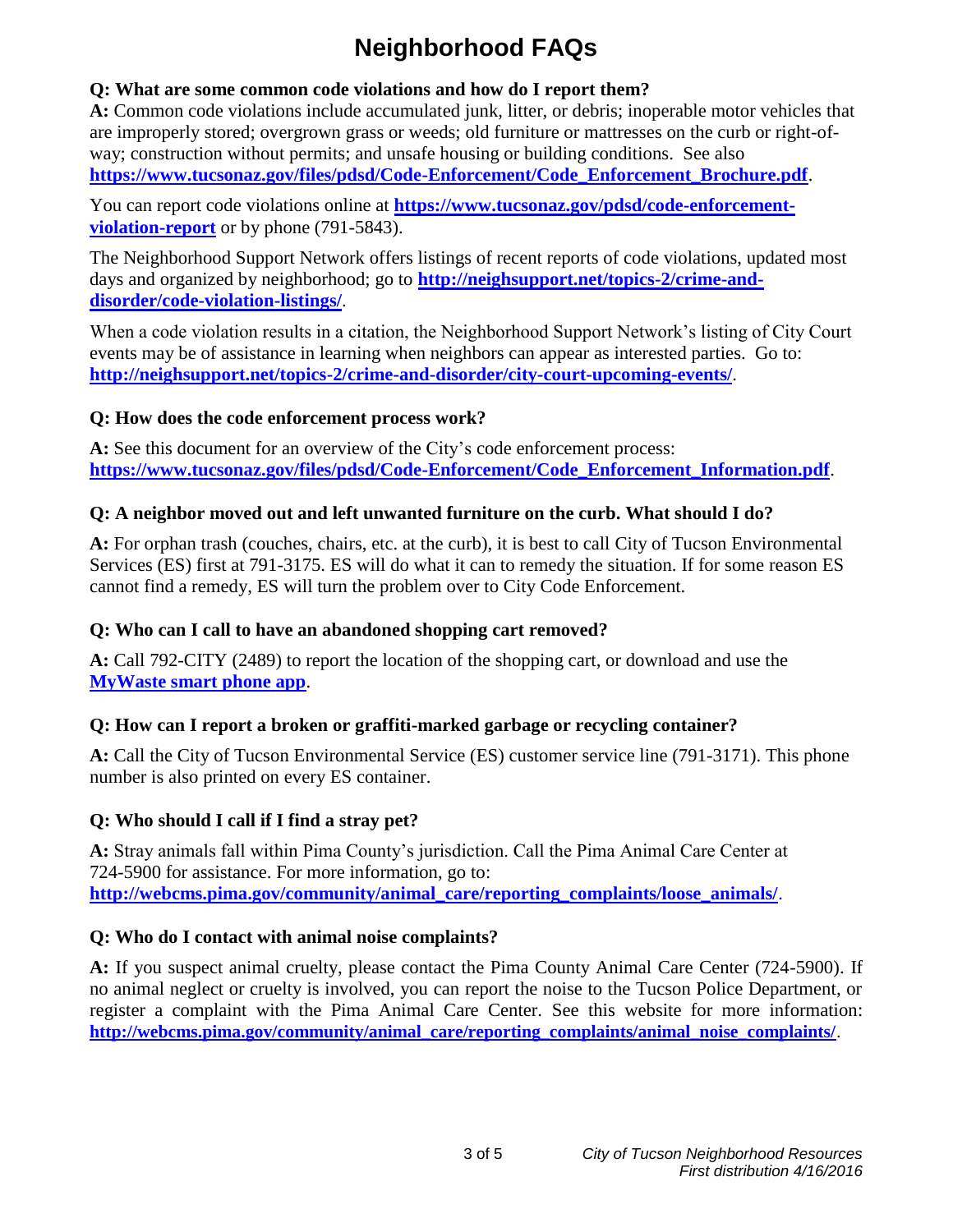# **Neighborhood FAQs**

#### **Q: If I notice a large number of cockroaches coming from a sewer, will someone treat the area?**

**A:** Sewer cockroach control falls under Pima County's jurisdiction. Call 724-3401 to report the location, and see this website for more information: **[http://webcms.pima.gov/government/wastewaterreclamation/roach\\_control/](http://webcms.pima.gov/government/wastewaterreclamation/roach_control/)**.

# *Locating Information*

### **Q: What is the Neighborhood Support Network?**

**A:** The Neighborhood Support Network (NSN) is a volunteer group by and for neighborhood leaders. NSN works to build capacity and connections among stakeholders and elected neighborhood leaders, past and present, as they work to improve Tucson's quality of life. NSN helps to make connections through which knowledge can be shared and best practices can be implemented. View the NSN website at **<http://neighsupport.net/>**.

# **Q: Is there an easy way to find a range of public information for a specific address?**

**A:** ZoomTucson is an excellent and user-friendly map resource: **<http://maps.tucsonaz.gov/zoomTucson/>**. Enter an address to find information on everything from the lot's zoning to its Brushy and Bulky pickup dates.

For more extensive information, but in a more challenging format, give MapTucson a try: **<https://maps2.tucsonaz.gov/Html5Viewer/?viewer=maptucson>**.

#### **Q: How can I find information about active permits, rezoning cases, and other development information for a specific address?**

**A:** Enter the address on Tucson's Property Research Online (PRO) website: **<http://www.tucsonaz.gov/PRO/pro/devactionsrch.jsp>**.

# **Q: How can I find out who owns a specific property?**

**A:** Search by taxpayer name or address on Pima County's Parcel Information Search page: **<http://gis.pima.gov/maps/landbase/parsrch.htm>**.

#### **Q: I want to use Tucson PRO or Pima County's Parcel Information Search, but I don't know the address of the parcel in which I'm interested. Is there a way to find it?**

**A:** Use the ZoomTucson website, mentioned above. Zoom in to the property and click on it. The address will appear in the search bar at the top of the page.

#### **Q: Where can I find contact information for the Mayor, City Council Members, and City Departments?**

**A:** This information is provided online at **<http://government.tucsonaz.gov/departments>**.

# **Q: Where can I find a list of all City of Tucson neighborhood associations with maps?**

**A:** The Neighborhood Support Network maintains listings of neighborhoods with maps and current association presidents or primary contact persons:

**<http://neighsupport.net/neighborhoods/neighborhood-profiles/>**. You can also search for neighborhood information on the City's website at **[http://sahuaro.tucsonaz.gov/apps/associations](http://sahuaro.tucsonaz.gov/apps/associations-and-neighborhood-maps/)[and-neighborhood-maps/](http://sahuaro.tucsonaz.gov/apps/associations-and-neighborhood-maps/)**.